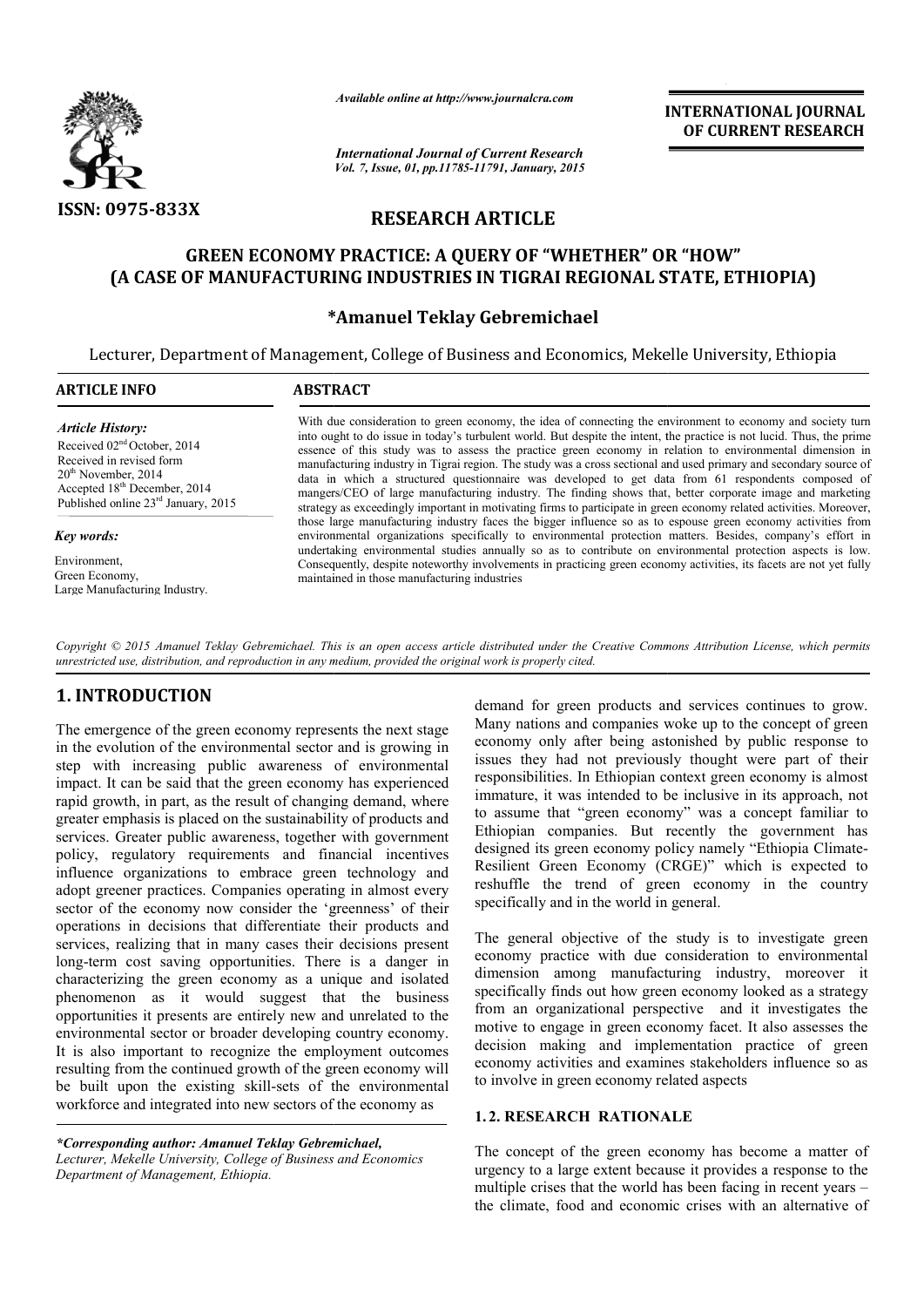growth while protecting the earth's ecosystems and, in turn, bestowing to poverty alleviation. In this sense, the transition to a green economy will entail moving away from the system that allowed, and at times generated, these crises to a system that proactively addresses and prevents them (Khor, 2010 a). The ambiguity in relation to green economy among developing countries can have different cynical dimensions, the first focal skepticism among developing countries is that, all countries is treated in the same manner in relation to green economy; this would lead to failures either for environment or development aspect of green economy. This sound more since levels and stages of development among countries are not equivalent in fact. Developing countries are also afraid by implication the "green economy", can be inappropriately made use of by countries for trade protectionist purposes, and that in particular developed countries may use this as a principle to demonstrate unilateral trade measures against the products of developing countries (Khor, 2010 b).

As of the green economy, developing countries are doubtful that some developed countries have been providing their companies with major subsidies for the research and development (R&D) of environmentally sound technologies. This lacks developing countries since they lack the financial resources to match the developed countries' subsidies. Another latent problem to developing countries is like what (Khor, 2010 b) "environmental standards and trade relation; developing countries that are unable to meet the standards face the prospect of losing their exports. The full and effective participation of developing countries in setting international standards is also needed as many important standards are currently "globalised" from those of developed countries without the concomitant support to developing countries to assist them to comply with such standards" (Khor, 2010 a).

More specifically, the ever-increasing impact global economy made the green economy policies of corporations is more open to public critique. The media, non-governmental organizations (NGOs), and activist groups have constantly questioned activities companies in developing countries (Hongmei, 2006). Having different sectors in an investment, manufacturing industry is highly exposed for green economy consideration because unlike others it needs huge investment amount and it's near for environmental pollution. The application of green economy is expected to create sustainable and long term benefit for an organization but there exits invisible placement of responsible organ for green economy in organization hierarchy, the same is true for the individual responsible for. Moreover it unclear whether those manufacturing industries integrate green economy into their daily operations even there is indistinct and uncertain application of it.

Today, the perceptions of green economy tend to be no homogenous concept in the global environment. The rules, ethical principles were indispensable to keep a balance. There is no border to apply green economy practice among different sectors for which its basic consideration is the planet and its inhabitant. As the result of higher expansion in manufacturing investment, industries are expected to do more however the low involvement of manufacturing industries in regard to green economy practice makes it companies to concentrate

only on short term profit maximization without consideration of environmental and sustainable development aspects.

# **2.3. MATERIALS AND METHODS**

# **3.1 Research Design**

Mainly descriptive research is employed to design the research; moreover, multi stage sampling has been employed, consequently, out of the existing manufacturing industry in Tigray regional state which is classified as large, medium and small only large manufacturing industries have been purposely considered for the study.

# **3.1.1 Data Type and Source**

In this study both primary and secondary type of date has been considered. Primary data source helps in getting direct information from primary stakeholder while secondary data source significantly help in analyzing existing documents about green economy like report from both organization and government. The companies featured in this research were assigned without any prior knowledge of their green economy activities involvement.

# **Source of Primary Data**

# **Mangers /CEO of each sample manufacturing industry**

Mangers (organization leader) are responsible to determine the organization's corporate objectives providing expertise, advice and direction. Hence, managers of each sample industry were questioned in regard to points ranging from the very attitude of their company along with their perceived expectation up on the expected result of green economy.

# **Local resident around manufacturing industry**

Focused group discussion has been conducted with residents around those manufacturing industry. It is expected that residents around these manufacturing industry are highly exposed to environmental disruption which can be made by these companies.

## **Governmental officials**

Macro level data was gathered by asking higher level governmental officials so as to see the programs which are made by the government so as to address green economy.

## **Participant observation**

Observation has been made on the existing green economy related activities that mainly dealt with environmental issues.

## **Source of Secondary Data**

## **Organizational report**

The researcher expects to have these organization reports to see whether the companies have already incorporated the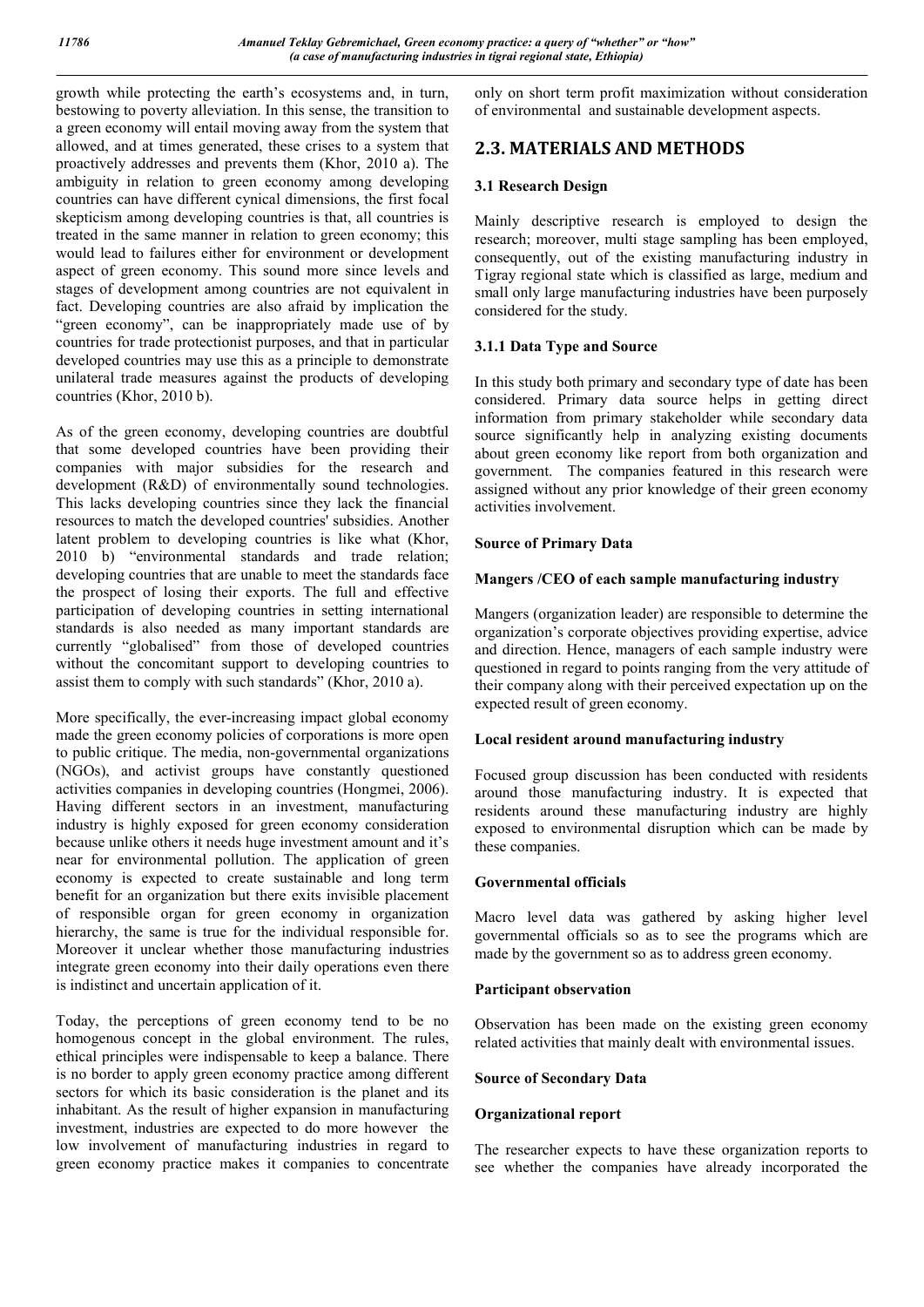program of maintain green economy in their strategic plan. Moreover, the organizational report helps to understand the level of investment made by the companies in regard to green economy practice. Moreover, governmental allowed data from public organizations was used.

#### **Source of Tertiary Data**

#### **Related literature**

Literatures that articulate around the concept of green especially in regard to its application and related problem will be explored so as to see the gap among existing literature and common consensus of the topic among different empirical findings.

#### **3.1.2 Sampling Technique**

Out of the existing manufacturing industries in Tigray regional state which is classified as large, medium and small only large manufacturing industries have been purposely considered for the study. Green economy, mainly in this study refers to large manufacturing industry whether public or private under legal forms of incorporation which includes sole proprietorship, partnership, Limited Liability Company and corporation. It is expected that large manufacturing industries are actively pursuing and documenting green economy environmental activities. Existing literature recommend that there is a positive correlation between firm size and green economy related activities. There are some additional reasons that larger manufacturing industry are expected to involve in green economy practice, such as; They are considered as they have better access to financial and other resources (Brammer and Millington 2006 cited in Xiaoou Han 2010). In addition larger investments on manufacturing industry have high impact to environmental damage. The classification by Tigrai regional state agency of Investment and bureau of trade and industry shows categorization of manufacturing industry as small, medium and large. Accordingly there are 73 large manufacturing industries in the region since 1983 Ethiopian calendar (1991 Gregorian calendar) in which 5 of them are on pre implementation stage and 3 are inactive, hence, census of 65 large manufacturing industries has been made. However 4 questionnaires were unreturned.

#### **3.1.3 Data Collection**

#### **Questionnaire**

In order to meet the researcher objectives, questionnaire was distributed to the managers of each industry so as to get organizational response in terms of green economy practice.

#### **Interview**

In addition to questionnaire, interview was conducted with responsible individuals from government officials of Ethiopian federal democrat republic government.

### **Focused group discussion**

Apart from census of those large manufacturing industries, Sample of the focused group discussion was drawn from the representative of community which includes community elders, women's association, and youth association; accordingly, one focused group discussion compose 5-7 individuals was conduct in each zone. They mainly asked in relation to the environmental dimension of green economy. It is expected that residents around manufacturing industry are highly exposed to environmental distraction made by these companies.

### **Observation**

The application of projects that had been implemented in the name of social responsibility activities has considered as green economy practice. Hence, these activities has observed and checked whether they are performed in the interest of beneficiary (community) or company.

#### **3.1.4 Methods of Data Processing and Analysis**

### **Qualitative Data Analysis**

In order to analyze qualitative data constant comparison/grounded theory in which the researcher chunks the data into smaller meaningful parts. Then, the researcher labels each chunk with a descriptive title or a "code". Moreover, to explore the objectives of the study, the researcher has used descriptive statistics frequency, percentage and means to describe the responses obtained. For such reason a questionnaire that has a five points of rating scale had been prepared and categorized in to two mean ranges because of the nature of the questions in the questionnaire. Accordingly, the following mean range has applied in order to obtain average response.

- $21-5$  = which is strong disagreement/ very little extent up to strong agreement/very great extent
- $\bigcirc$  1-5= which is very high importance/ involvement up to no importance/involvement

Within these five points of scales, the interval for breaking the range distance in measuring the variables is going to be calculated by the formula adopted from Vichea, (2005).

$$
\frac{(n-1)}{n} = \frac{(5-1)}{5} = \frac{4}{5} = 0.8
$$

Meaning mean value of the variables falling within:

- 4.20-5.00 has been taken as strong agreement/very great extent and no importance/involvement as per the nature of the question.
- 3.40-4.19 has been taken as agreement/great extent and little importance/involvement as per the nature of the question.
- 2.60-3.39 has been taken as indifferent/some extent in the agreement and average importance/involvement as per the nature of the question.
- 1.80-2.59 has been taken as disagreement/little extent and high importance/involvement as per the nature of the question.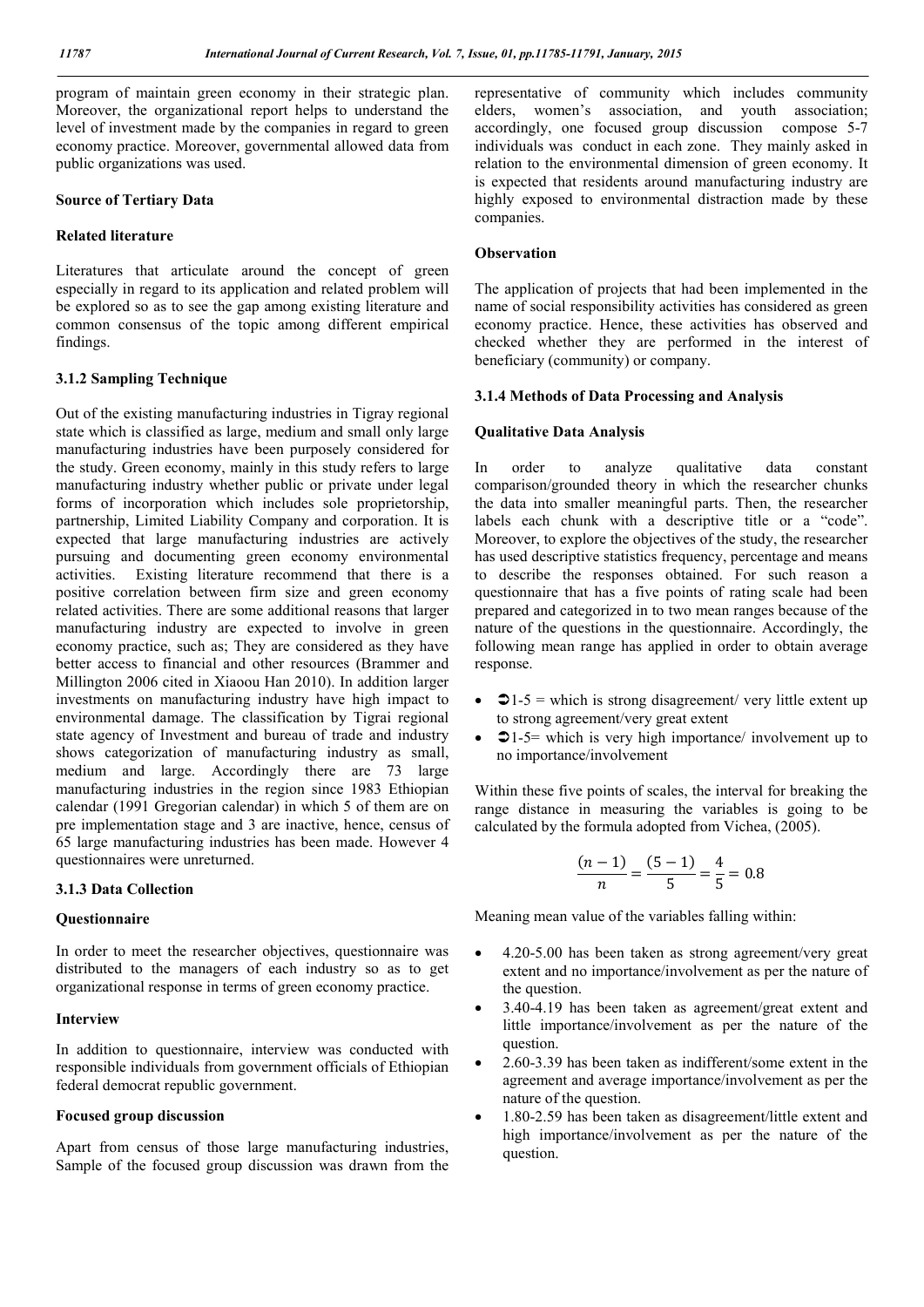1.00-1.79 has been taken as strong disagreement/very little extent and very high importance/involvement as per the nature of the question.

# **4. RESULTS AND DISCUSSION**

# **4.1 Green Economy Practice and Understanding**

It is believed that investigate green economy without considering the context within which businesses operate depends on the context and specific situation. Contextual characteristics, such as social, cultural, political and economic characteristics of the operating environmental of the businesses are critical considerations when addressing green economy related issues. The meaning of green economy is not the same for everyone, green economy areas of application might change overtime; accordingly its application among manufacturing industry varies as per their involvement, taking this in to consideration the consecutive figure deals with familiarity of green economy term.

#### **Figure 4.1 Familiarity with the Term of Green economy in Large Manufacturing Industry**



Source: Own Survey, 2014

In view of the above Figure 4.1, while asking those respondents about their familiarity with green economy, 90% replied as they know the term of green economy while those remaining 10% of respondent indicates the contrary. Moreover, in relation to their understanding some respondents also responded that, green economy is one way of dealing with reducing the environmental impact, means of working together with society, in addition, it is also an ethical manner of doing business as well it builds the company reputation.

The relevance of green economy has been loudly advocated by senior and most figurative personality in this world. To this regard, late prime minster of Ethiopia, Prime Minister Meles Zenawi which is known for his multi dimensional elucidation of the environmental impact on African continent ascertains that any developmental actor which considers its entity as a growth oriented and developmental should know how to provide an insight into an alternative reading and attitude

towards the green economy. This signifies that knowing the aspects of green economy ought to be momentous.

In regard to green economy policy statement and the existence of the program, majority of the respondent which accounts 34.43% replied that they have policy statement. Furthermore, all respondent agreed that they already have green economy activities and program. Despite the fact that there are different drivers for green economy involvement, its linkage with organization strategy is essential, hence the respondents devised with question that ask whether their green economy activities are closely related to their business strategy, activities are closely related to their accordingly 50.82% and 19.67% respondent replied agree and strongly agree respectively.

Accordingly, average response agreement (3.45 mean) on policy statement shows remarkable attitude by those large manufacturing industry in designing policy statement for their green economy activities in which this concern is significant in their embark for attainment of their green economy goal. Moreover, regardless of its success these firms green economy activities are closely related to their business strategy (3.50 mean), which entail as they have optimist stand in obtaining the benefit of green economy.

# **4.1.1 Decision in Green Economy Practice**

Sound green economy program requires decision and follow up so as to attain the expected benefit; hence in light of decision and coordination of the implementation, the respondent had been devised to rank list of concerned body.

## **Figure 4.2 Rank Distribution of Concerned Body's In Decision**



Source: Own Survey, 2014

1=Chief executive officer 2=Marketing head 3=Cross functional team 4=Board of director 5=Human resource department

Consequently, this result implies that mostly decisions of green economy activites are made by chief executive officers, however, it doesn't mean that all decisions are made by chief executive officers, since the activities and programs vary among manufacturing industy the same is true the deciders vary among chief exceutive officer, marketing head, cross functional teams and board of diretctors. Consequently, the existence of decider in this regard creates good platform for green economy initiative.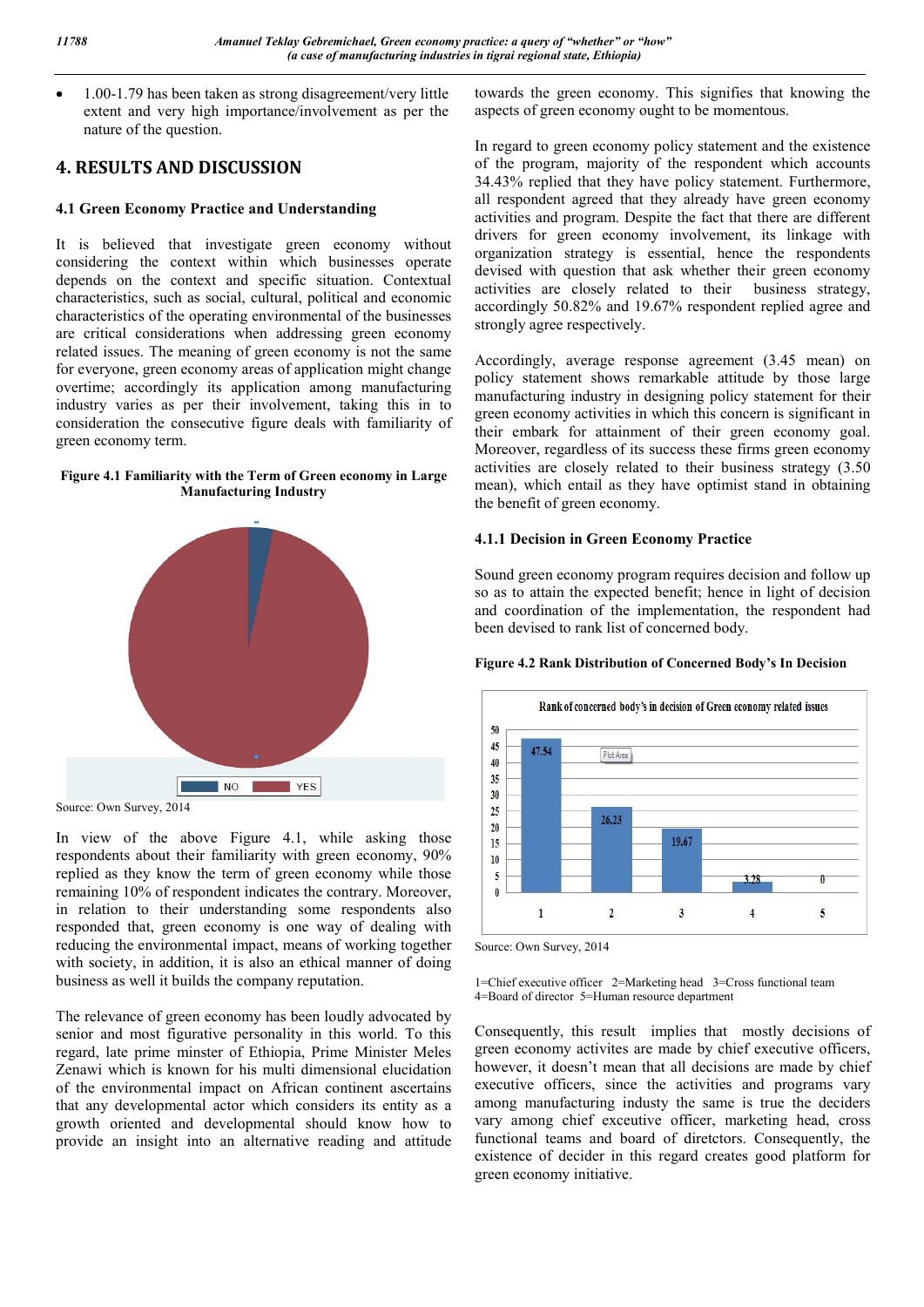**Table 4.1. Distribution of Frequency and Percentage of Respondents on Understanding Green economy**

|                                                                                                                                                                                                                                                                                 | Observation<br>Strongly<br>disagree |                                                             | Disagree (2)                    |                  | Indifferent (3)               |              | $\bigoplus$<br>Agree |                           | Strongly<br>$\overbrace{\text{tree}}^{\text{strongly}}$ | Agree                      |                                           |                                      |
|---------------------------------------------------------------------------------------------------------------------------------------------------------------------------------------------------------------------------------------------------------------------------------|-------------------------------------|-------------------------------------------------------------|---------------------------------|------------------|-------------------------------|--------------|----------------------|---------------------------|---------------------------------------------------------|----------------------------|-------------------------------------------|--------------------------------------|
|                                                                                                                                                                                                                                                                                 |                                     | Frequecy                                                    | $\%$                            | Frequecy         | $\%$                          | Frequecy     | $\%$                 | Frequecy                  | $\%$                                                    | Frequecy                   | $\frac{8}{3}$                             | Mean                                 |
| The primary responsibility of business is to make a profit<br>Our firm has Green economy code of ethics<br>Our firm has Green economy policy statement<br>Our firm has Green economy activities<br>Our Green economy activities are closely related to our<br>business strategy | 61<br>61<br>61<br>61<br>61          | $\overline{4}$<br>8<br>10<br>$\overline{\phantom{a}}$<br>10 | 6.56<br>13.11<br>16.39<br>16.39 | 4<br>5<br>7<br>4 | 6.56<br>8.19<br>11.48<br>6.56 | 5.<br>6<br>4 | 8.19<br>9.84<br>6.56 | 8<br>24<br>21<br>30<br>31 | 13.11<br>39.34<br>34.43<br>49.18<br>50.82               | 45<br>19<br>17<br>31<br>12 | 73.77<br>31.15<br>27.87<br>50.82<br>19.67 | 4.40<br>3.67<br>3.45<br>3.62<br>3.50 |

Source: Own Survey, 2014

#### **4.1.2 Coordinating The Implementation of Green Economy Activities**

Unlike the decision the responsibility in coordinating the implementation of green economy activitiesis highly made by cross-functional teams which are found in the manufacturing industry. As per the result obtained from the respondents, they rank cross functional teams, human resource department and chief executive officer as first, second and third correspondingly inrelation to coordinating the implementation of green economy activities. The result implies that, there is no common concerned department in all those large manufacturing firms to decide on green economy related issues and to facilitate the implementation of green economy activities. Moreover, some respondents indicate that there are situations in which owners of the factory made their own decision to participate on green economy initiatives, as per the respondents answer, mostly owners, make hasty decision and command on green economy activities especially when there is nationwide government sponsored activities and programs. Green economy requires integration between decider and implementer of the activities. However, there is not sound integration between decision and implementation in those large manufacturing industry especially when owners make unilateral decisions for which this disintegration lead to incapability of handling green economy activities.

#### **4.1.3 Green Economy And Motive To Engage**

Inregard to motive for green economy involvement, majority of the total respondents replied that their main motive to engage in green economy activities is to gain suppot from the local community for their business operation. Inother word, respondents highly agreed (1.95 mean) in the 5 point rate Likert scale that local community have high importance in motivating firms to engage in green economy specially environmental aspect. The motivation for engaging in social responsibility related practices is driven by some kind of self interest regardless of whether the activity is strategically driven for commercial purposes alone, or whether it is also partly driven by an individual's personal altruistic concern for social responsibility activities (Hemingway, 2002).

It is not possible for all firms to gain green economy benefit in all areas of motivation to engage, the benefit one firm receives is not always similar with another firm, accordingly, those manufacturing industries are mainly motivated to green economy related activities so as to maintain support of local community to their operation and some also consider gaining marketing advantage as main motive to involve. Hence, those large manufacturing industries have positive outlook on local community to engage in green economy activities.

| Table 4.2. Distribution of Percentage and Frequency on Motive to Engage In Green economy |  |  |  |
|------------------------------------------------------------------------------------------|--|--|--|
|------------------------------------------------------------------------------------------|--|--|--|

|                                                                       | importance<br>Observatio<br>high<br>n<br>Very |          | importance<br>High<br>$\widehat{\mathcal{N}}$ |        | importance(3)<br>Average |          | importance<br>Little<br>ډ |                | importance<br>$\frac{1}{2}$<br>$\widehat{5}$ |                |             |      |
|-----------------------------------------------------------------------|-----------------------------------------------|----------|-----------------------------------------------|--------|--------------------------|----------|---------------------------|----------------|----------------------------------------------|----------------|-------------|------|
|                                                                       |                                               | Frequecy | $\%$                                          | equecy | $\%$                     | Frequecy | $\%$                      | Frequecy       | $\%$                                         | Frequecy       | $\geqslant$ | Mean |
| Better corporate image, marketing and advertising<br>strategy         | 61                                            | 28       | 45.90                                         | 16     | 26.22                    | 6        | 9.84                      | $\tau$         | 11.48                                        | $\overline{4}$ | 6.56        | 2.07 |
| A commitment to reducing the company's impact on<br>the environment   | 61                                            | 17       | 27.87                                         | 21     | 34.43                    | 9        | 14.75                     | 6              | 9.84                                         | 8              | 13.11       | 2.45 |
| Employee satisfaction and fulfillment                                 | 61                                            | 22       | 36.07                                         | 6      | 9.84                     | 15       | 24.59                     | 14             | 22.98                                        | 4              | 6.56        | 2.54 |
| Reduce government oversight/<br>gain<br>pressures,<br>regulatory ease | 61                                            | 18       | 29.51                                         | 8      | 13.11                    | 19       | 31.15                     | 6              | 9.84                                         | 10             | 16.39       | 2.70 |
| Gain support of local communities                                     | 61                                            | 33       | 54.10                                         | 8      | 13.11                    | 14       | 22.95                     | $\overline{2}$ | 3.28                                         | 4              | 6.56        | 1.95 |
| Source: Own Survey, 2014                                              |                                               |          |                                               |        |                          |          |                           |                |                                              |                |             |      |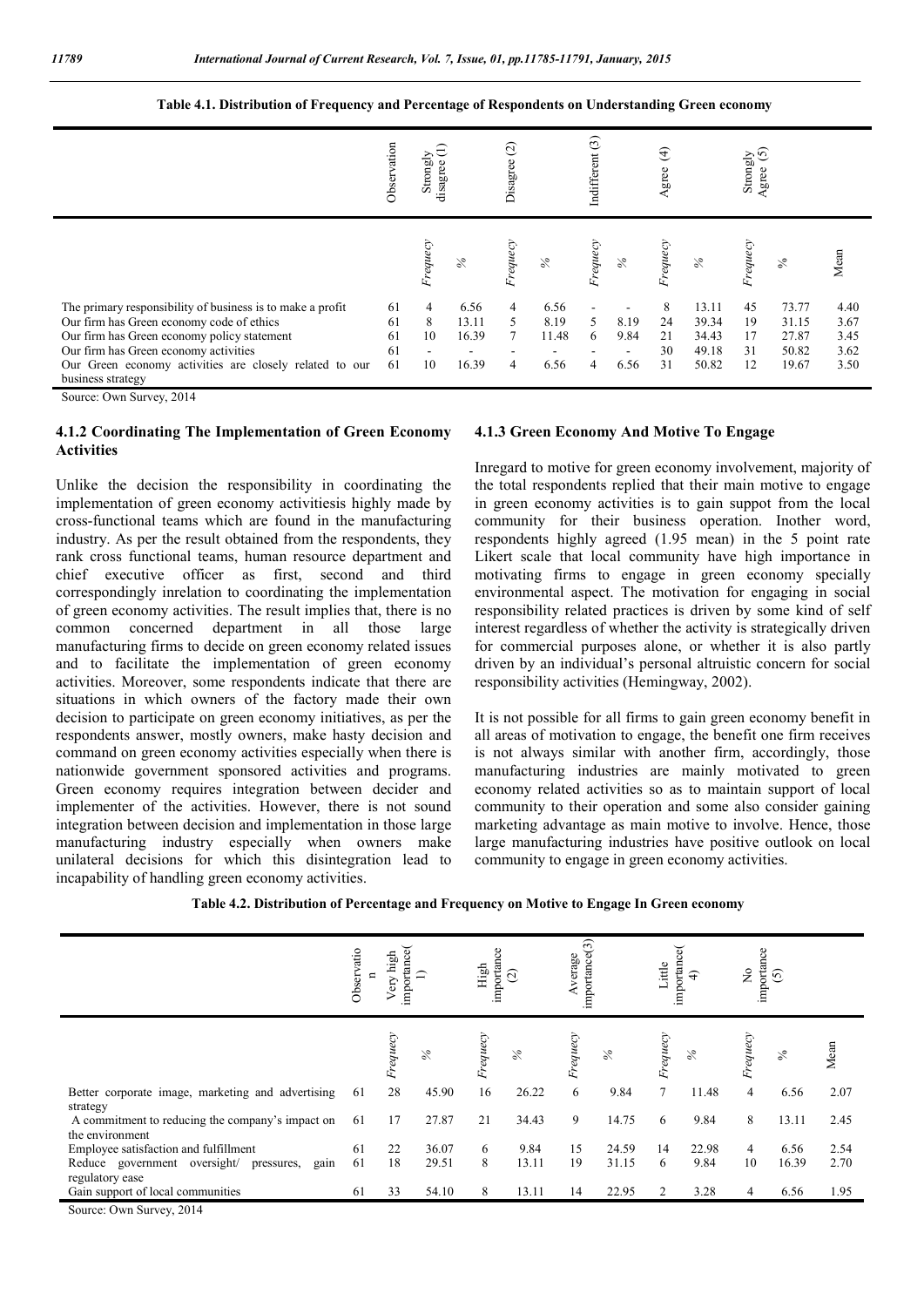| Table 4.3. Influence of Stakeholder so as to Green economy |  |
|------------------------------------------------------------|--|
|------------------------------------------------------------|--|

|                                                                  | vation<br>Obser | influence<br>$\tilde{z}$ |       | influence<br>Some |       | influe<br>Strong |       | Very strong<br>influence |       |
|------------------------------------------------------------------|-----------------|--------------------------|-------|-------------------|-------|------------------|-------|--------------------------|-------|
|                                                                  |                 | Frequecy                 | $\%$  | Frequecy          | $\%$  | Frequecy         | $\%$  | Frequecy                 | $\%$  |
| Suppliers in delivering environmental friendly inputs            | 61              | 39                       | 63.93 | 8                 | 13.11 | 8                | 13.11 | 6                        | 9.84  |
| Chamber of commerce                                              | 61              | 38                       | 62.30 | 11                | 18.03 | 12               | 19.67 | ۰                        |       |
| Local Community                                                  | 61              | 4                        | 6.56  | 11                | 18.03 | 43               | 70.49 | $\mathbf{3}$             | 4.92  |
| Employee                                                         | 61              | 4                        | 6.56  | 13                | 21.31 | 35               | 57.38 | 9                        | 14.75 |
| Environmental organizations in terms of environmental protection | 61              | 12                       | 19.67 | 4                 | 6.56  | 26               | 42.62 | 19                       | 31.15 |
| Regulators or legislators                                        | 61              | 2                        | 3.28  | 14                | 22.95 | 30               | 49.18 | 15                       | 24.59 |
| Customers                                                        | 61              | 2                        | 3.28  | 14                | 22.95 | 28               | 45.90 | 17                       | 27.87 |

Source: Own Survey, 2014

### **4.1.4 Stakeholder Influence in Green Economy Activities Adoption**

Any business interacts with a wide range of parties. Satisfying stakeholders is the driving force of the corporations; the adoption of environmentally societal activities implies concern for a wider range of stakeholders, the public, bystanders, employees, consumers, and the regional and global environment (Asemamaw, 2011).

As it is revealed on the Table 4.3 above, the influence that manufacturing industry has so as to involve and improve their green economy activities vary among different groups. Consequently, those large manufacturing industry faces the bigger influence so as to adopt green economy activities from environmental organizations in terms of environmental protection having response rate of 31.15%, 42.62%, 6.56% and 19.67% on the 4 point Likert scale which signify very strong influence, strong influence, some influence and no influence respectively. The least influential to adopt green economy initiatives and programs is Suppliers in delivering environmental friendly inputs trade unions. This show that still there is a long way to go in relation to suppliers so as to care for environmentally friendly related raw materials while supplying.

#### **4.2 Environmental Dimension of Green economy**

Respondents has depicted with question whether they established a precautionary approach to different environmental challenges. Consequently, 50.82%, of the total respondent replied that they established a precautionary approach to solid waste. This signifies that companies are watchful to solid waste protection from destructing the environment. The study also shows that subsequently to solid waste and aesthetic (odor) a precautionary approach has been established to aesthetic effects (noise), effluent discharges and green house gas by manufacturing industry to reduce environmental challenges.

### **4.2.1 Involvement on Environmental Protection Related Investment**

Greater part of the respondents responded that they primarily investment in new pollution reducing technology/ equipment

with response rate of 40.98% which suggest very high involvement. Furthermore, subsequent to new pollution reducing technology/ equipment, highest investment since establishment has been made to protection of biodiversity/ land/ forest/ natural resources with total respondent of 37.70% and 19.67% replied very high involvement and high involvement respectively on the 5 point rate Likert scale. likewise, 16.39% of the respondent replied very high involvement in investing on environmentally friendly raw materials and packaging while 13.11% replied they has very high involvement in investment on employee and community environmental protection training. Least involvement has been made on environmental monitoring systems for emissions/ effluents in which 8.20% of the respondent replied very high involvement.

Hence, respondents highly agreed on involvement in new pollution reducing technology, protection of natural resource and environmentally friendly raw materials with 2.48, 2.50and 2.54 mean respectively. The results show that, those manufacturing industry wants to address their environmental protection role via aspects related to pollution reducing activities which is a notable step to deal with environmental distraction. Results of focused group discussion made with inhabitants living nearby to these factories indicate that, there has been noise and air pollution environmental destruction until recent times (estimated 2-3 years back) especially by those cement, limestone and tannery factories but now as a result of consultation with the administrators of the factories and concerned individuals the problem begins to ease but it is not fully eradicated. Also, residents live nearby some specific industry told the researcher that, leaked wastes are still affecting life of their livestock's while they searching for potable water and grass land. Moreover, the observation made by the researcher shows similar trend, based on the observation, those large manufacturing industries are recently making huge investment in pollution reducing technology. Specifically, cement, pharmaceutical and tannery factories which are found on the region owned by EFFORT (Endowment Fund for Rehabilitation of Tigrai) are making a noteworthy investment so as to address their green economy environmental dimension.